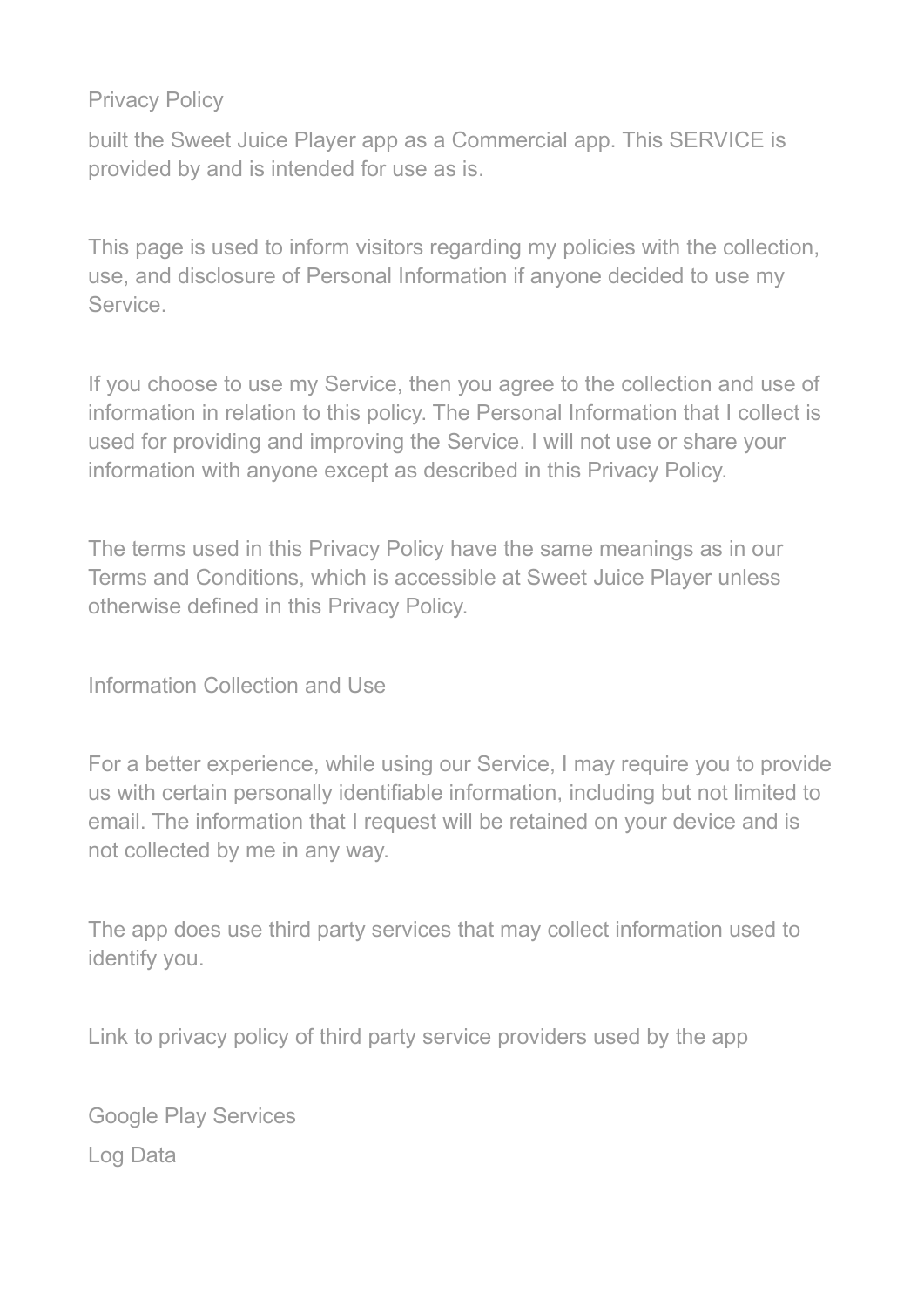I want to inform you that whenever you use my Service, in a case of an error in the app I collect data and information (through third party products) on your phone called Log Data. This Log Data may include information such as your device Internet Protocol ("IP") address, device name, operating system version, the configuration of the app when utilizing my Service, the time and date of your use of the Service, and other statistics.

## Cookies

Cookies are files with a small amount of data that are commonly used as anonymous unique identifiers. These are sent to your browser from the websites that you visit and are stored on your device's internal memory.

This Service does not use these "cookies" explicitly. However, the app may use third party code and libraries that use "cookies" to collect information and improve their services. You have the option to either accept or refuse these cookies and know when a cookie is being sent to your device. If you choose to refuse our cookies, you may not be able to use some portions of this Service.

Service Providers

I may employ third-party companies and individuals due to the following reasons:

To facilitate our Service;

To provide the Service on our behalf;

To perform Service-related services; or

To assist us in analyzing how our Service is used.

I want to inform users of this Service that these third parties have access to your Personal Information. The reason is to perform the tasks assigned to them on our behalf. However, they are obligated not to disclose or use the information for any other purpose.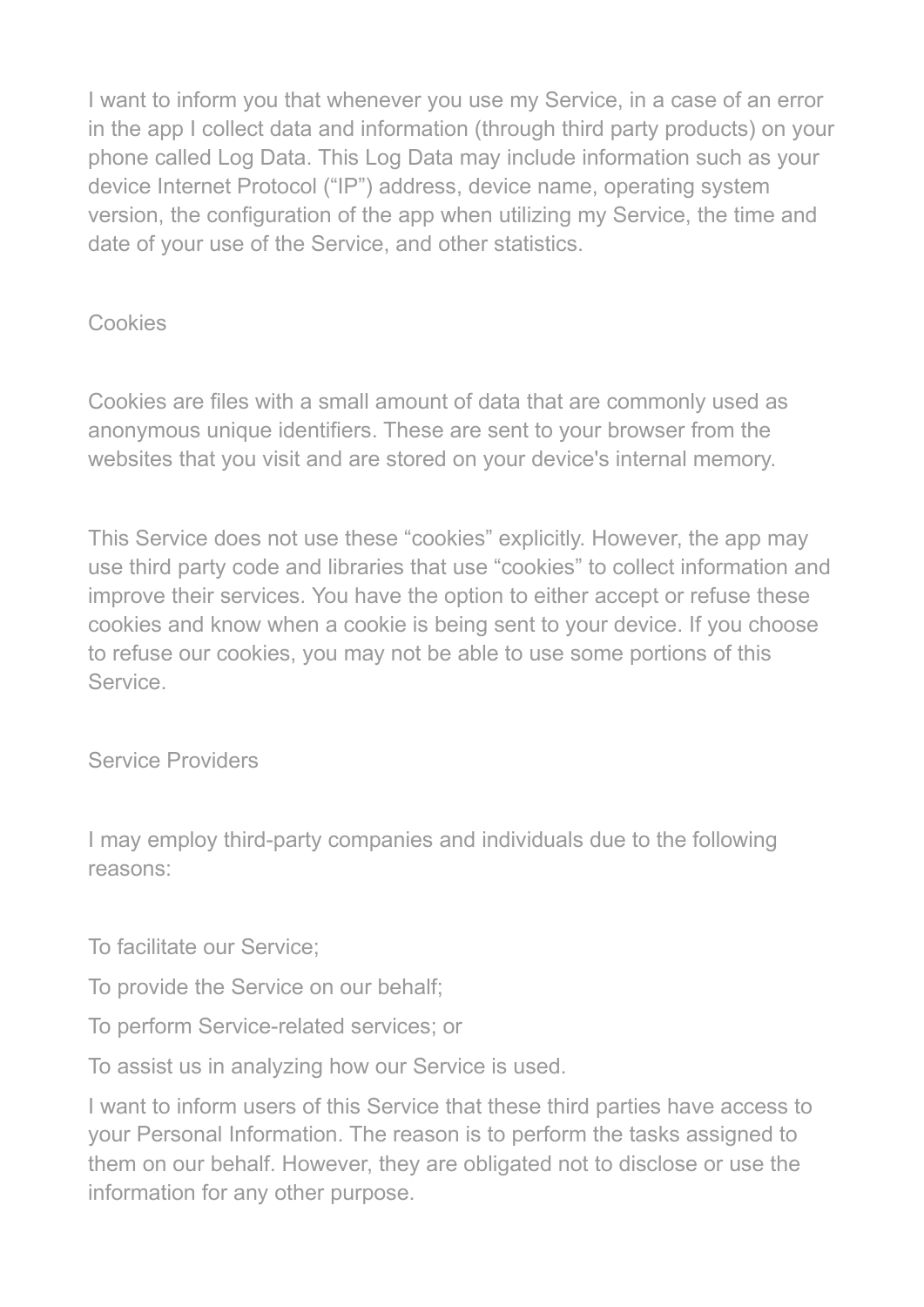## **Security**

I value your trust in providing us your Personal Information, thus we are striving to use commercially acceptable means of protecting it. But remember that no method of transmission over the internet, or method of electronic storage is 100% secure and reliable, and I cannot guarantee its absolute security.

Links to Other Sites

This Service may contain links to other sites. If you click on a third-party link, you will be directed to that site. Note that these external sites are not operated by me. Therefore, I strongly advise you to review the Privacy Policy of these websites. I have no control over and assume no responsibility for the content, privacy policies, or practices of any third-party sites or services.

Children's Privacy

These Services do not address anyone under the age of 13. I do not knowingly collect personally identifiable information from children under 13. In the case I discover that a child under 13 has provided me with personal information, I immediately delete this from our servers. If you are a parent or guardian and you are aware that your child has provided us with personal information, please contact me so that I will be able to do necessary actions.

Changes to This Privacy Policy

I may update our Privacy Policy from time to time. Thus, you are advised to review this page periodically for any changes. I will notify you of any changes by posting the new Privacy Policy on this page. These changes are effective immediately after they are posted on this page.